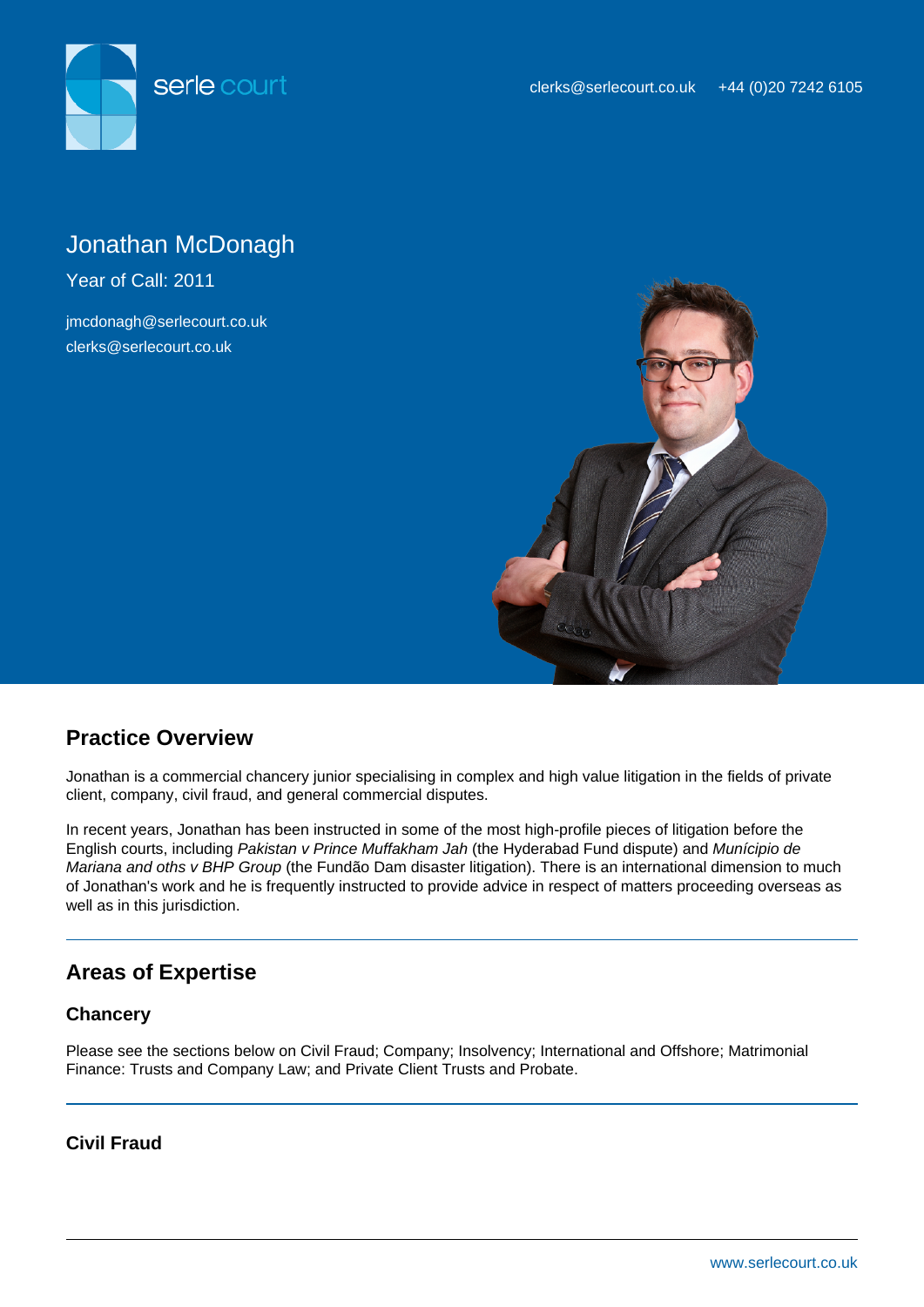Flywheel v Andrew, St Hill and Andrew (2021 – ongoing) – Led by Paul Chaisty QC, Jonathan acts for the claimant company seeking various heads of relief arising from a purchase of an IT services company from the defendants, on the bases of breaches of warranty and fraudulent misrepresentation.

Union Bank of India v Badri Kasturi and Satyan Kasturi [2021] EWHC 979 (Comm) - Jonathan is acting for the UK branch of the Union Bank of India seeking to recover more than US\$6 million against defendants based in India in a claim (inter alia) for fraudulent misrepresentation arising from a loan for the purchase of shares in the USA.

Taylor v Van Dutch Marine Holding Ltd [2019] EWHC 324 (Ch) – Led by Lance Ashworth QC, Jonathan acted for the defendants alleged to have been undisclosed principals in respect of a purchase of shares, and liable for conspiracy to injure by unlawful means.

The VW NOx Group Litigation (2016-2019) – Led by Andrew Onslow QC, Jonathan acted for c. 90,000 affected vehicle owners seeking compensation in respect of the VW Group's 'defeat devices' fitted into vehicles to alter vehicle performance during emissions testing.

Conapro v Republic of The Gambia [2016] 12 WLUK 109 - Led by Elizabeth Jones QC, Jonathan acted for the Gambian government in relation to a claim involving a purported contract for the purchase of oil, and allegations of bribery relating to the same.

Otkritie v Urumov and oths [2014] EWHC 191 (Comm) - Jonathan acted for the Urumov and Pinaev defendants (led by Jonathan Adkin QC and Anthony Peto QC) in a banking fraud case worth more than US\$170 million. The case was the subject of considerable international media attention, and in addition to the usual issues arising from a civil fraud action, raised questions of international private law, foreign law, privilege and the doctrine of ex turpi causa.

## **Commercial Litigation**

Munícipio de Mariana and oths v BHP Group Plc and BHP Group Ltd [2021] EWCA Civ 1156 – Jonathan acts for more than 200,000 Brazilian claimants (including individuals, municipalities, businesses, utility companies, churches, and the indigenous Krenak) in proceedings brought against BHP Group following the worst environmental disaster in Brazil's history, the collapse of the Fundão Dam in November 2015. The Defendants are two public companies at the head of the corporate structure which owned and operated the dam. In the course of these proceedings, Jonathan has been led by Alan Boyle QC, Hodge Malek QC, Charles Hollander QC, Mark Cawson QC, Graham Dunning QC, Hugh Mercer QC, and Nicholas Harrison. The Defendants' jurisdiction challenge was heard in July 2020 and was successful, with judgment handed down on 9 November 2020: [2020] EWHC 2930 (TCC). Permission to appeal has been granted on fifteen grounds of appeal.

Flywheel v Andrew, St Hill and Andrew (2021 – ongoing) – Led by Paul Chaisty QC, Jonathan acts for the claimant company seeking various heads of relief arising from a purchase of an IT services company from the defendants, on the bases of breaches of warranty and fraudulent misrepresentation.

Union Bank of India v Badri Kasturi and Satyan Kasturi [2021] EWHC 979 (Comm) – Jonathan is acting for the UK branch of the Union Bank of India seeking to recover more than US\$6 million against defendants based in India in a claim (inter alia) for breach of banking facility agreements and guarantees.

Union Bank of India v Hayre; Union Bank of India v Country Developments & Investments Limited; and others (2021 – ongoing) – Jonathan acts for the Union Bank of India in several actions seeking to recover sums loaned under banking facility agreements, and enforcement of a range of security interests.

Sargeant Petroleum v Thomas Miller (2020 – ongoing) – Jonathan represents the assured owners of a vessel moored in the Port of Rio Haina, Dominican Republic, in a dispute with underwriters concerning the scope of an insurance policy to cover the impact of 2016's Hurricane Matthew.

Re Magnolia (2020 – ongoing) – A claim to a fund presently held in court arising from a multi-jurisdictional marine insurance dispute in the mid-1980s. Jonathan represents the successor entities to the insurers of the vessel,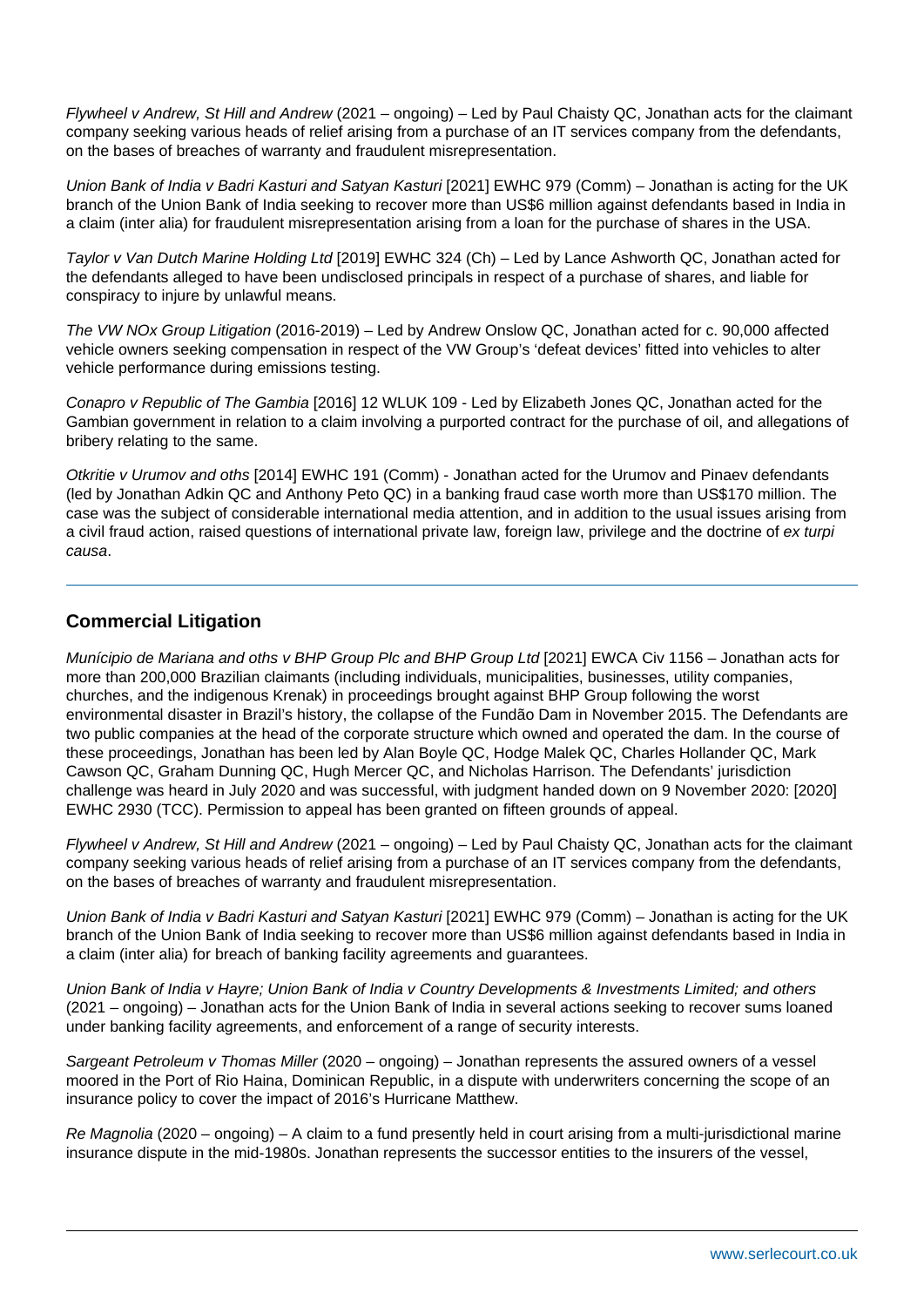"MAGNOLIA" an oil carrier attacked and struck by a missile in the Persian Gulf in 1984. The fund represents the remainder of monies that were paid into escrow during the course of a dispute between the insurers and the insured thereafter.

Al-Mojil v Protiviti [2016] CA 003 (23 August 2016), DIFC - (2016-2018) – Led by Jonathan Adkin QC and David Head QC, Jonathan represented the claimant seeking relief from an accountancy firm following a report it had issued to the Saudi Capital Markets Authority in respect of MMG, a Saudi oil infrastructure and engineering company. It remains one of the most substantial claims ever brought before the courts of the DIFC, and established significant case law on the forum non conveniens doctrine in the DIFC, before the parties reached settlement on the eve of trial.

The VW NOx Group Litigation (2016-2019) – Led by Andrew Onslow QC, Jonathan acted for c. 90,000 affected vehicle owners seeking compensation in respect of the VW Group's 'defeat devices' fitted into vehicles in order to alter vehicle performance during emissions testing.

Certain Underwriters at Lloyds v Syrian Arab Republic and others (2015) – Advised in respect of a claim against the Syrian regime arising from a US judgment in the sum of US\$51 million relating to the hijacking of Egypt Air flight 648 in November 1985. The case concerned recognition of foreign awards and issues of state immunity in the context of the ongoing Syrian civil war.

## **Company**

Re KTA Group (2020 – ongoing) – Jonathan acts for the Respondent directors and shareholder in an unfair prejudice petition concerning a family business. The dispute raises issues of separate ownership of business interests under the company identity, the passage of business interests between generations of a family, and various allegations of breach of directors' duties.

Munícipio de Mariana and oths v BHP Group Plc and BHP Group Ltd [2021] EWCA Civ 1156 – Jonathan acts for more than 200,000 Brazilian claimants (including individuals, municipalities, businesses, utility companies, churches, and the indigenous Krenak) in proceedings brought against BHP Group following the worst environmental disaster in Brazil's history, the collapse of the Fundão Dam in November 2015. The Defendants are two public companies at the head of the corporate structure which owned and operated the dam. In the course of these proceedings, Jonathan has been led by Alan Boyle QC, Hodge Malek QC, Charles Hollander QC, Mark Cawson QC, Graham Dunning QC, Hugh Mercer QC, and Nicholas Harrison. The Defendants' jurisdiction challenge was heard in July 2020 and was successful, with judgment handed down on 9 November 2020: [2020] EWHC 2930 (TCC). Permission to appeal has been granted on fifteen grounds of appeal.

Al-Mojil v Protiviti [2016] CA 003 (23 August 2016), DIFC - (2016-2018) – Led by Jonathan Adkin QC and David Head QC, Jonathan represented the claimant seeking relief from an accountancy firm following a report it had issued to the Saudi Capital Markets Authority in respect of MMG, a Saudi oil infrastructure and engineering company. It remains one of the most substantial claims ever brought before the courts of the DIFC, and established significant case law on the forum non conveniens doctrine in the DIFC, before the parties reached settlement on the eve of trial.

## **Insolvency**

Union Bank of India v Hayre; Union Bank of India v Country Developments & Investments Limited; and others (2021 – ongoing) – Jonathan acts for the Union Bank of India in several actions seeking to recover sums loaned under banking facility agreements, and enforcement of a range of security interests.

Ullah v Ullah (2015) – successful application under s. 423 IA 1986 reversing a transfer of a debtor's share in his family home.

Power v Godfrey [2014] BPIR 484 – a successful High Court appeal against a bankruptcy order, in a case involving an allegedly fraudulent crossclaim against the petitioning creditor, on which default judgment had been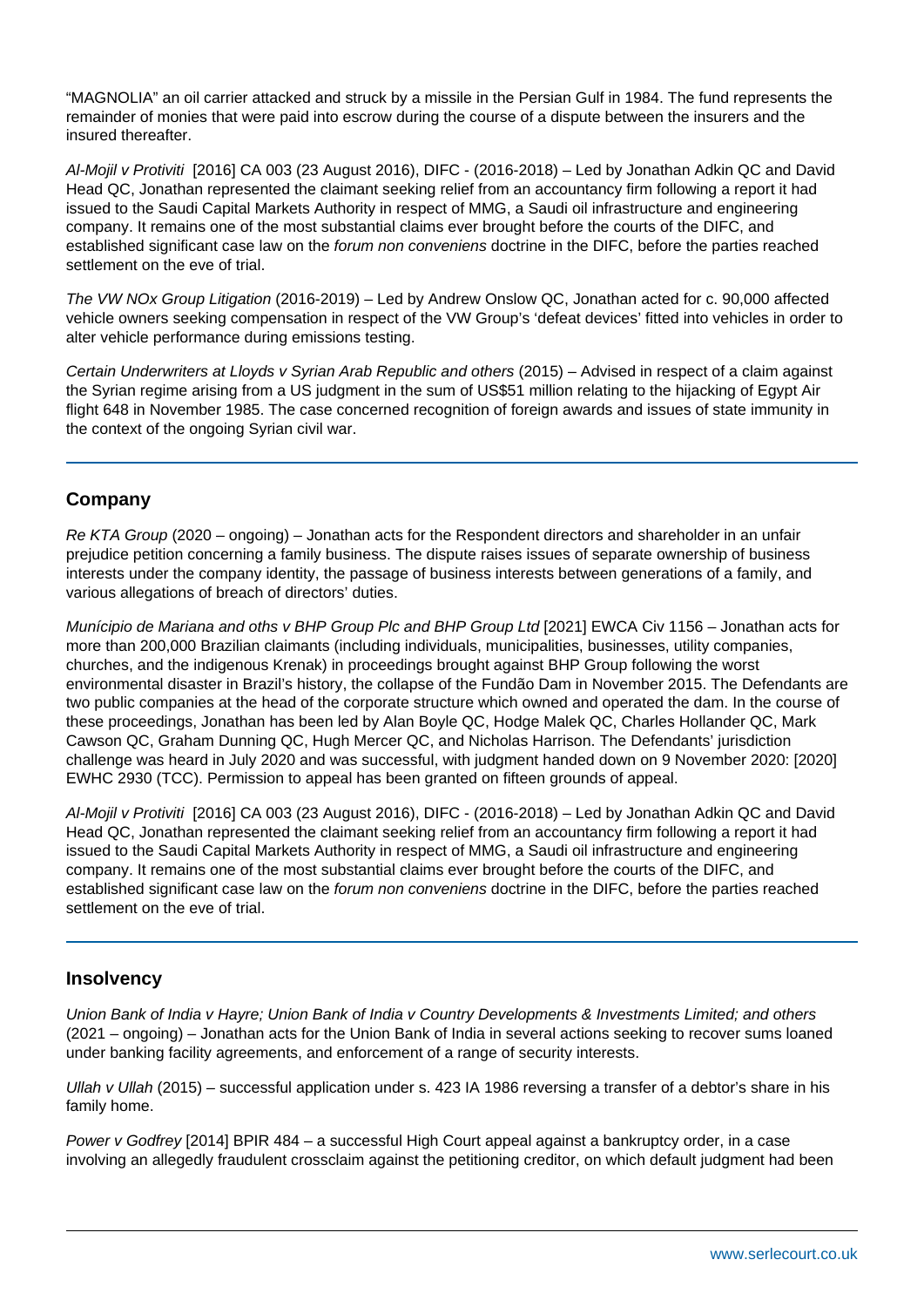#### **International and Offshore**

Re Scherbakov (2021 – ongoing) – Jonathan acts (led by Richard Wilson QC) for the English, BVI and Singaporean Administrators of the valuable estate of a deceased Russian businessman, in the context of proceedings concerning beneficiaries' rights to his estate, and a factual background of asset holding within corporate structures across several offshore jurisdictions.

Al-Mojil v Protiviti [2016] CA 003 (23 August 2016), DIFC - (2016-2018) – Led by Jonathan Adkin QC and David Head QC, Jonathan represented the claimant seeking relief from an accountancy firm following a report it had issued to the Saudi Capital Markets Authority in respect of MMG, a Saudi oil infrastructure and engineering company. It remains one of the most substantial claims ever brought before the courts of the DIFC, and established significant case law on the forum non conveniens doctrine in the DIFC, before the parties reached settlement on the eve of trial.

AF v MF & oths [2016] EWFC 65 – Jonathan acted for H's father, the settlor of an offshore foundation subject to attack from an application for ancillary relief by W. The applicant wife had sought relief in the sum of c. £20 million, but was awarded around £2 million following trial.

Trilogy Management v YT [2014] JRC 214. Assisted Dakis Hagen in advising a corporate trustee within a \$500m charitable trust structure on questions of restructuring and steps in ongoing litigation.

Re Walker (2013-2014) - Jonathan was instructed (along with Gareth Tilley and Justin Higgo, led by Elizabeth Jones QC) on behalf of a trustee defendant in the \$100+ million Jersey trust dispute arising from investment decisions made in respect of the Jack Walker settlement.

#### **Matrimonial Finance: Trusts and Company law**

Re B (2021 – ongoing) – Jonathan is advising the applicant husband in respect of an ancillary relief claim where W appears to benefit from a long-standing trust arrangement in which valuable commercial property is held.

Hagen v Hagen (2017) – Led by Alan Boyle QC and Nicholas Harrison, Jonathan acted for the daughter of the parties in a substantial and much publicised divorce involving the family behind Viking River Cruises, in financial remedy proceedings in the High Court.

AF v MF & oths [2016] EWFC 65 – Jonathan acted for H's father, the settlor of an offshore foundation subject to attack from an application for ancillary relief by W. The applicant wife had sought relief in the sum of c. £20 million, but was awarded around £2 million following trial.

Joy v Joy-Morancho [2015] EWHC 2507 – Led by Hodge Malek QC, assisted family counsel in advising on the trust analysis relevant to this matrimonial dispute, where issues arose as to the nuptiality of settlements, the extent of a trust as a resource, and allegations of concealment of assets.

#### **Private Client Trusts and Probate**

(Please also see entries under Matrimonial Finance: Trusts and Company Law)

Re Scherbakov (2021 – ongoing) – Jonathan acts (led by Richard Wilson QC) for the administrators of the valuable estate of a deceased Russian businessman, in the context of proceedings concerning beneficiaries' rights to his estate, and a factual background of asset holding within corporate structures across several offshore jurisdictions.

Re Pawley (2020 – ongoing) – Acting for the administrator of an estate being sued by the executors of the estate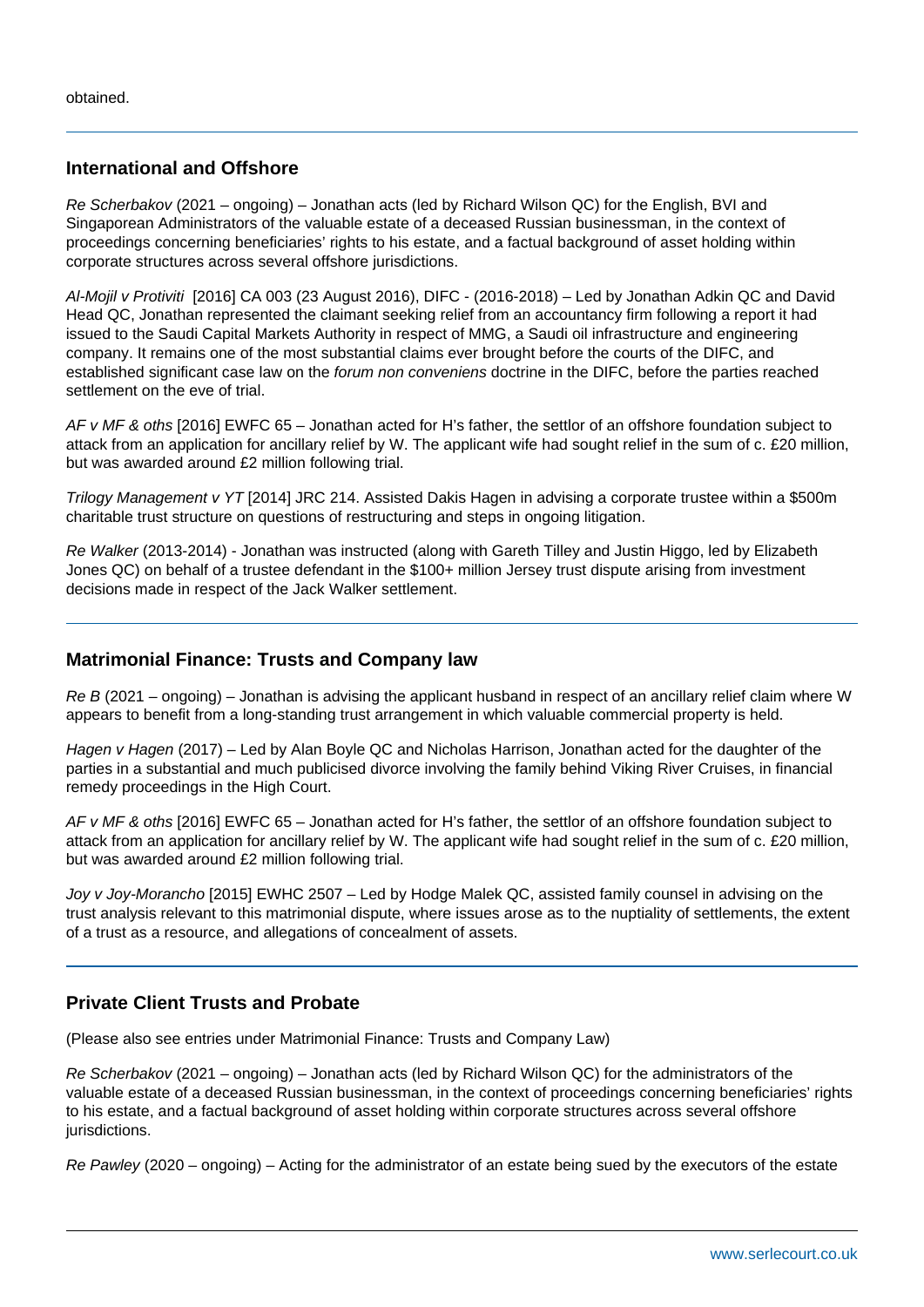of the deceased's former (pre-deceased) wife, with issues relating to the inheritance tax treatment of an alleged interest in possession, and a counterclaim for the misappropriation of assets by the former wife during a period of Deputyship over the deceased.

Re Magnolia (2020 – ongoing) – A claim to beneficial ownership of a fund paid into court by trustees arising from a multi-jurisdictional marine insurance dispute in the mid-1980s. Jonathan represents the successor entities to the insurers of the vessel, "MAGNOLIA" an oil carrier attacked and struck by a missile in the Persian Gulf in 1984. The fund represents the remainder of monies that were paid into escrow during a dispute between the insurers and the insured thereafter.

Pakistan v Prince Muffakham Jah & Oths [2020] Ch 421 - Jonathan acted for Prince Muffakham Jah (led by Hodge Malek QC and Dakis Hagen) in the long-running Hyderabad Fund dispute. This dispute concerned several parties, including the sovereign states of Pakistan and India, claiming beneficial entitlement to the £35m resting with NatWest after monies were wrongfully paid out of the account of HEH the 7th Nizam of Hyderabad in 1948. Proceedings were first brought by the 7th Nizam in 1954, but were stayed upon Pakistan's successful invocation of sovereign immunity (Rahimtoola v Nizam of Hyderabad [1958] AC 379; and Pakistan v Natwest [2015] EWHC 55 (Ch)). At an interim stage, a series of strike out and summary judgment applications brought by Pakistan and by India were dismissed (Pakistan v Natwest [2016] EWHC 1465 (Ch)) and significant guidance was given relating to the interests of purported heirs vis-à-vis claims held by an estate (Pakistan v Natwest [2015] EWHC 3052 (Ch)). At trial, the terms of the transfer in 1948 from the Nizam to the High Commissioner of Pakistan were found to have resulted in Pakistan holding the monies on trust for the Nizam, as a trustee de son tort. The judgment also dealt with significant issues of justiciability in claims relating to sovereign states, and found an abuse of process in Pakistan's attempt to plead limitation. Following trial, Jonathan has continued to act for Prince Muffakham Jah in relation to a subsidiary issue of rights of succession to the English estate of the 7<sup>th</sup> Nizam.

Akhtar v Arif (2015-2017) – Acted for the successful claimant in a ToLATA dispute between family members concerning ownership of a Property purchased, developed and operated for rental as a joint venture; established the beneficial shares of the parties in the Property and consequential issues of accounting, and alleged breach of trust.

Rezvani v Rezvani (2015 – 2016) acting for the claimant executrix in respect of a disputed inter vivos transfer by the testator. The dispute involves issues of mental capacity, undue influence, and Iranian law.

Trilogy Management v YT [2014] JRC 214. Assisted Dakis Hagen in advising a corporate trustee within a \$500m charitable trust structure on questions of restructuring and steps in ongoing litigation.

Re Walker (2013-2014) - Jonathan was instructed (along with Gareth Tilley and Justin Higgo, led by Elizabeth Jones QC) on behalf of a trustee defendant in the \$100+ million Jersey trust dispute arising from investment decisions made in respect of the Jack Walker settlement.

#### **Publications**

Contributor to first edition of DIFC Courts Practice (Reed and Montagu-Smith, eds), 2020.

Evidence in trustees' applications: reading Public Trustee v Cooper together with Pitt v Holt' (with Will Henderson), Trusts & Trustees, Vol 23, Issue 9, November 2017.

'Leaving it to the next generation: what should change in the law of wills', New Law Journal, 22 September 2017

'Legal advice privilege: traditional limits and modern practice', The Law Society, Legal Compliance Bulletin, July 2013

'Piercing the Corporate Veil in the Family Division: Prest – the latest from the Court of Appeal' (with Toby Graham), Trusts & Trustees, Vol 19, Issue 2, March 2013.